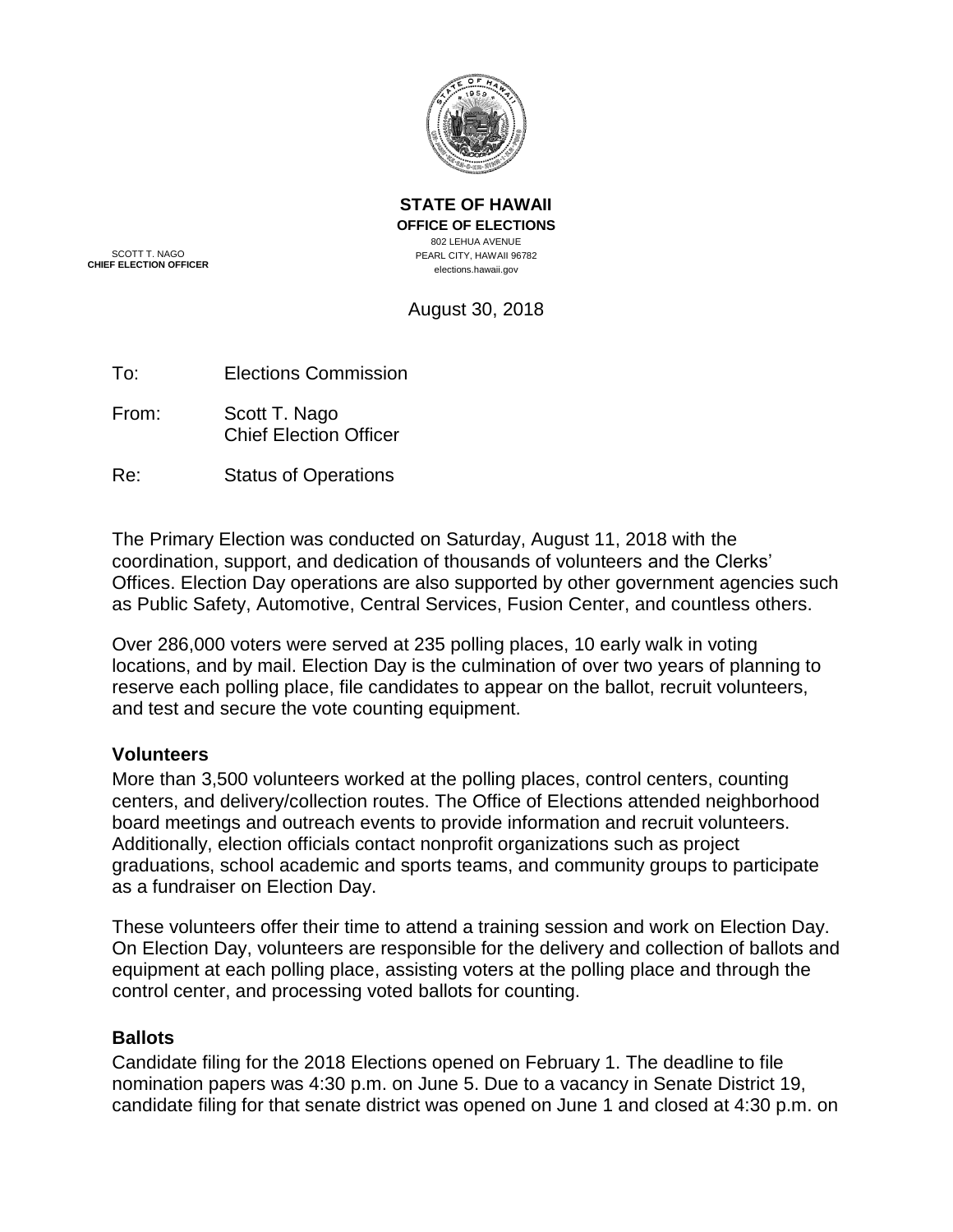June 22. The vacancy election for Senate District 19 is being held in conjunction with the regularly scheduled 2018 Elections to nominate and elect a senator to fill the remainder of the term which ends in 2020. Over 350 nomination papers were issued for 138 contests, and more than 300 candidates appeared on the Primary Election ballot.

Following the close of candidate filing, election officials proof and review each ballot type for proper spelling and consistent layout for voters. There are 249 ballot types for the 2018 Elections. For each ballot type, there are 3 ballot formats – paper, electronic, and HTML. The electronic and HTML ballots are available in Chinese and Ilocano for all voters. Chinese and Ilocano paper ballots are available for voters in the City and County of Honolulu. The ballot must be proofed and completed to meet the Uniformed and Overseas Citizen Accessible Voting Act (UOCAVA) deadline which was Wednesday, June 27, 2018. UOCAVA requires ballots to be transmitted to members of the United States Uniformed Services and merchant marines, their family members, and citizens residing outside the United States at least 45 days before the election to allow voters enough time to receive, vote, and submit their ballot.

The 2018 Primary Election is the first time an HTML ballot was available in a Hawaii election. An HTML ballot is offered as an alternative to a paper ballot that can be marked from a compatible device. This ensures accessibility as it allows voters to mark a mail ballot independently. Additionally, it ensures the timely delivery of the ballot as it is emailed to the voter.

Simultaneously, we finalize the order of paper ballots to ensure there is a ballot available for every registered voter. As ballots are printed, they are delivered to election officials to proof and secure.

# **Vote Counting System**

Each piece of voting equipment is tested for functionality prior to the elections. This is referred to as an acceptance test. Once the ballot is finalized, Official Observers, who serve as the "eyes and ears" of the general public, test the logic and accuracy of the vote counting system. We conduct two logic and accuracy tests with Official Observers prior to each election. The first test is conducted using the in-person voting equipment which will be deployed to each polling place and early walk in voting location. The second test is conducted on the Saturday prior to each election using the central counters at each counting center. The central counters are primarily used to count voted mail ballots. This test also serves as the final dress rehearsal for Election Day to ensure we are able to transmit and compile the results from the neighbor island counting centers to the statewide counting center in Honolulu.

On Election Day, voted ballots are tabulated to produce the election results once all the polls are closed, statewide. The Office of Elections collects and receives the voting equipment from each early walk in voting location, polling place, and mail ballots counted at the counting center. The neighbor island counting centers transmit their votes to the statewide counting center at the State Capitol to compile the results. In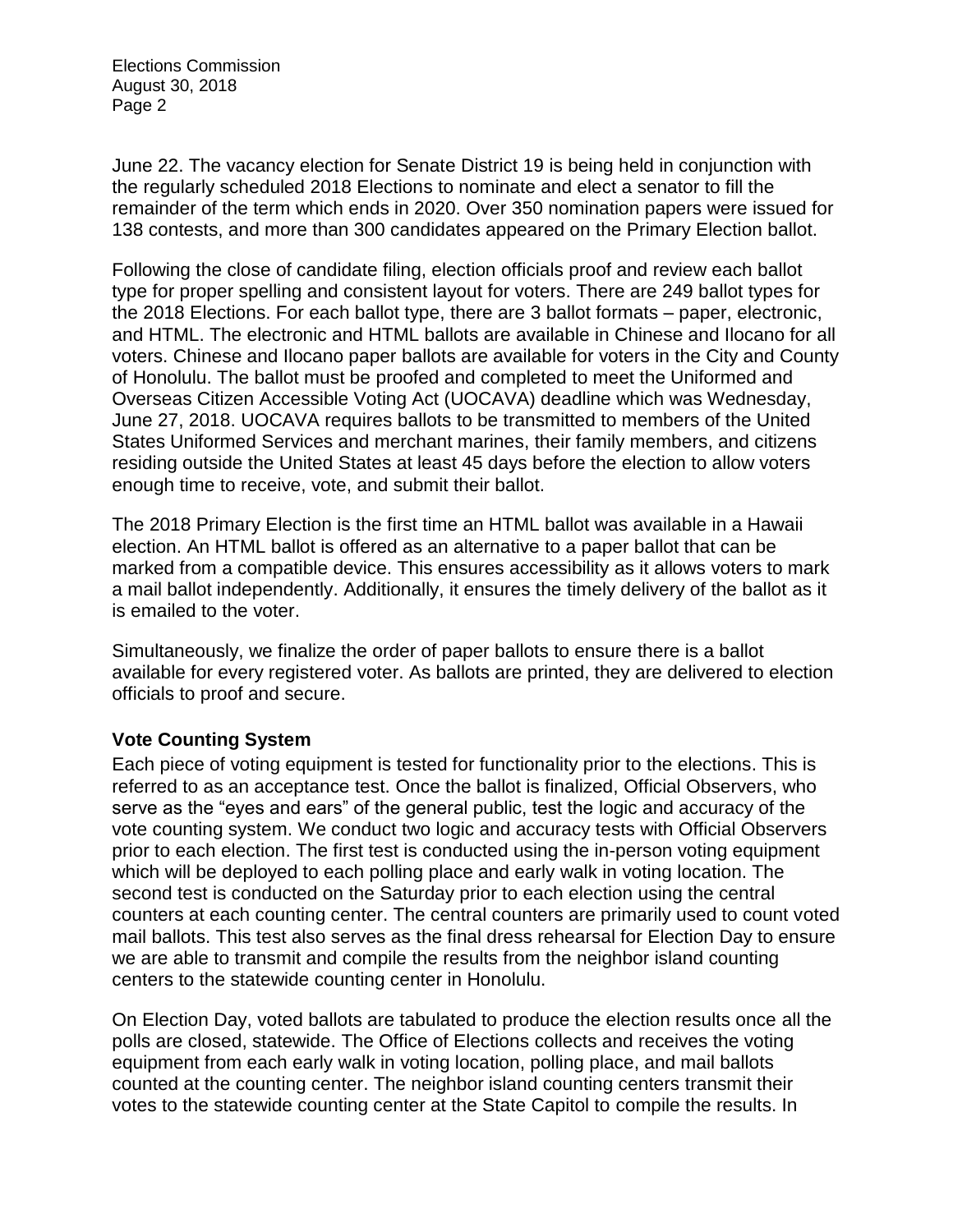addition to the neighbor island counting centers, remote rally sites are established on the westside of the County of Hawaii, as well as Molokai and Lanai, to ensure the timely release of results.

The Office of Elections is exploring processing mail ballots in the presence of Official Observers in Honolulu prior to Election Day. This will allow election officials to reallocate resources from counting to tabulation after the close of polls. The Honolulu counting center is equipped with 5 central scanners to count mail ballots. As the quantity of voted mail ballots increases, the percentage of votes cast in the first report decreases. The following is a breakdown of percentage of votes casts reported for each release of results for the 2018 Primary Election, statewide.

| <b>Primary</b> | $6:39$ p.m. | $8:33$ p.m. | $10:06$ p.m. | $11:38$ p.m. | $3:00$ a.m. |
|----------------|-------------|-------------|--------------|--------------|-------------|
| Absentee       | 70.2%       | 77.3%       | 78.3%        | 92.1%        | 100.0%      |
| Precinct       | $0.0\%$     | 39.0%       | 88.9%        | 98.6%        | 100.0%      |
| Total          | 43.9%       | 63.0%       | 82.2%        | 94.5%        | 100.0%      |

#### Election Night Reporting

# **Polling Places**

The Office of Elections identifies and reserves polling places 18 months in advance of the Primary Election. Election officials work with each individual facility to ensure availability and terms of use, as well as anticipated construction plans. Beginning in April of an election year, the Clerks' Offices mail each voter a *Notification of Voter Registration*, commonly referred to as a "yellow card", confirming their registration and identifying their polling place or vote by mail status. The Office of Elections also publishes a proclamation designating the polling places at least 10 days prior to the close of candidate filing. For the 2018 Elections, the proclamation was published on May 13 in the Hawaii Tribune-Herald, West Hawaii Today, The Maui News, The Garden Island, and Honolulu Star-Advertiser.

Election setup at the polling places begins approximately one month prior to each election. The Office of Elections coordinates the delivery of equipment and supplies such as the voting booths, signs, and voting equipment to each facility to be stored for Election Day. On the day prior to each election, Facility Officials, who are assigned by the facility or recruited by the Office of Elections, obtains the key for the facility and sets up the equipment and supplies in preparation for the Precinct Officials on Election Day.

The Office of Elections was notified on June 25, 2018 that the Waikele Elementary School Cafeteria would be unavailable for the Primary Election. Letters were sent to voters of 35-05 and 37-04 notifying them that their polling places had been relocated due to demolition and construction at their assigned facility. Polling places were established at Waikele Community Park for voters of 35-05, and Kanoelani Elementary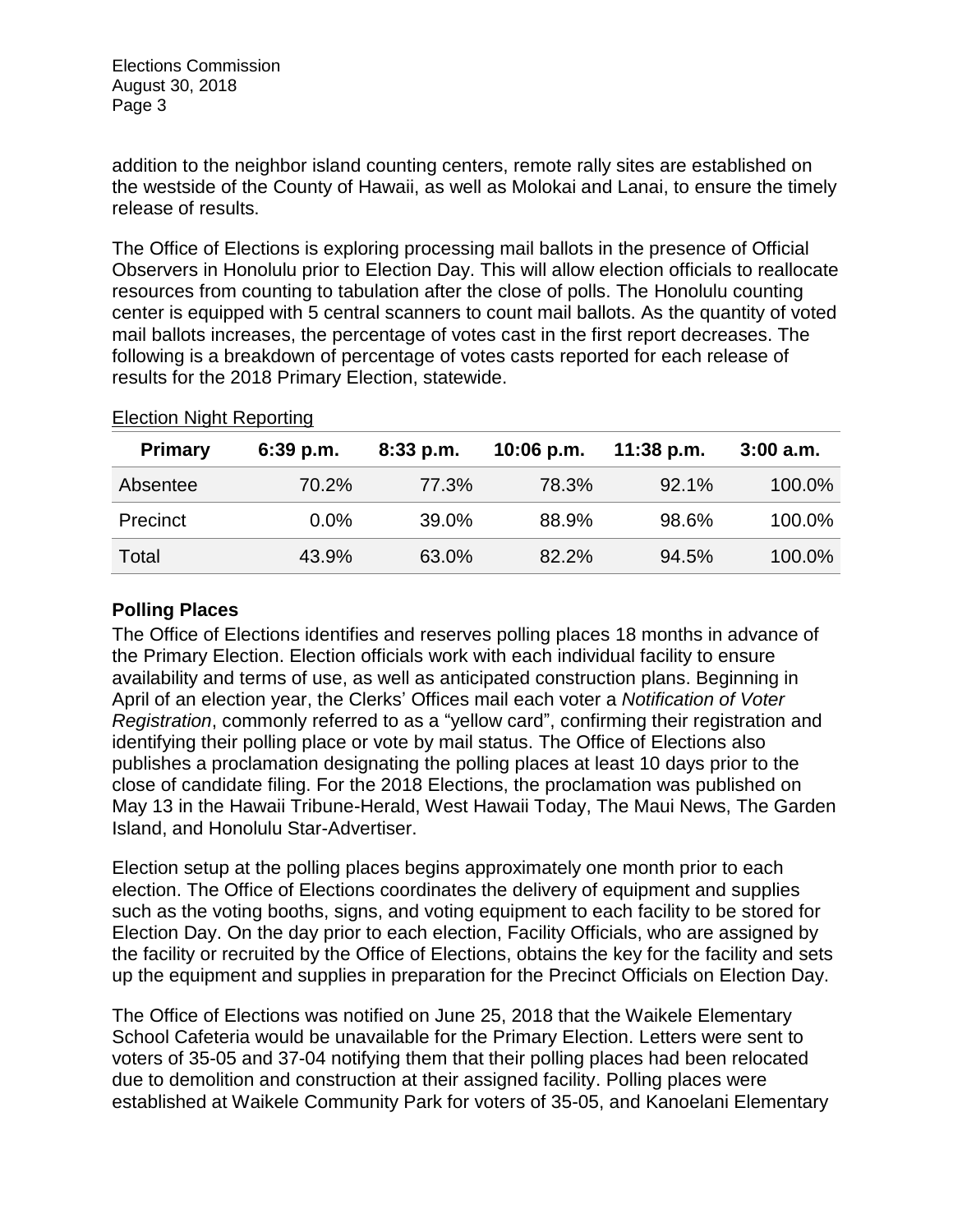School for voters of 37-04. Similarly, the Office of Elections was notified on July 10, 2018 that the Castle High School Cafeteria would be unavailable for voters of 49-04 due to ongoing construction. Election officials were able to work with the staff at the school to find a suitable alternative on campus.

The week of the election, a rumor on social media claimed that the Office of Elections closed polling places because it had no volunteers to work there. Polling places cannot be closed due to understaffing and would require the Office to publish a proclamation and notify affected voters.

In the Primary Election, the Office of Elections received requests for shared use of facilities to accommodate other events. Election officials were informed by Maui High School that their athletic department needed to use the gym on the day prior to the election and into the morning. The gym serves as the polling place for voters of 09-04. The athletic department was unable to vacate the gym by the time indicated, which interfered with the preparations by Election Day Officials before the opening of polls. The Facility Official reports 5:00 a.m. to open the facility, in advance of the Precinct Officials arrival at 5:30 a.m. Additionally, Delivery/Collection Officials arrive between 5:30 a.m. and 6:30 a.m. with ballots and other supplies. While the athletic department vacated by 6:30 a.m., the Maui Elections Division sent additional staff to ensure the polls would open at 7:00 a.m.

# Volcanic Eruptions in Pahoa

The Office of Elections has worked and will continue to work with the Hawaii County Elections Division to ensure voters affected by the volcanic eruptions in Pahoa are able to cast their ballot for the 2018 Elections. Election officials identified 04-03, Pahoa Community Center, and 04-04, Pahoa High/Intermediate School as the affected precincts, as Pahoa Community Center serves as an evacuation shelter and the eruptions are occurring in the precinct boundaries of 04-04.

The proclamation designating 04-03 and 04-04 as absentee precincts was issued on June 7, 2018. As an absentee precinct, each registered voter is sent an absentee ballot to the mailing address associated with their voter registration. The proclamation notified voters to expect their ballots in the mail at the end of June, and reminded voters to check that their voter registration is up-to-date to ensure they receive their ballot. Similarly, election officials sent each voter a letter with an *Absentee Application* on June 12, 2018 to allow voters to request the absentee ballot be mailed to a different address and remind voters that ballots are non-forwardable.

Subsequently, the Hawaii County Elections Division established an early walk in voting location at the Pahoa Community Center. The Department of the Attorney General and Hawaii County Civil Defense advised election officials that it would be safe to open a polling place on Election Day. Election officials established a polling place at the Pahoa Community Center in the same facility as the early walk in voting location. The early walk in voting location and election day polling place required infrastructure to access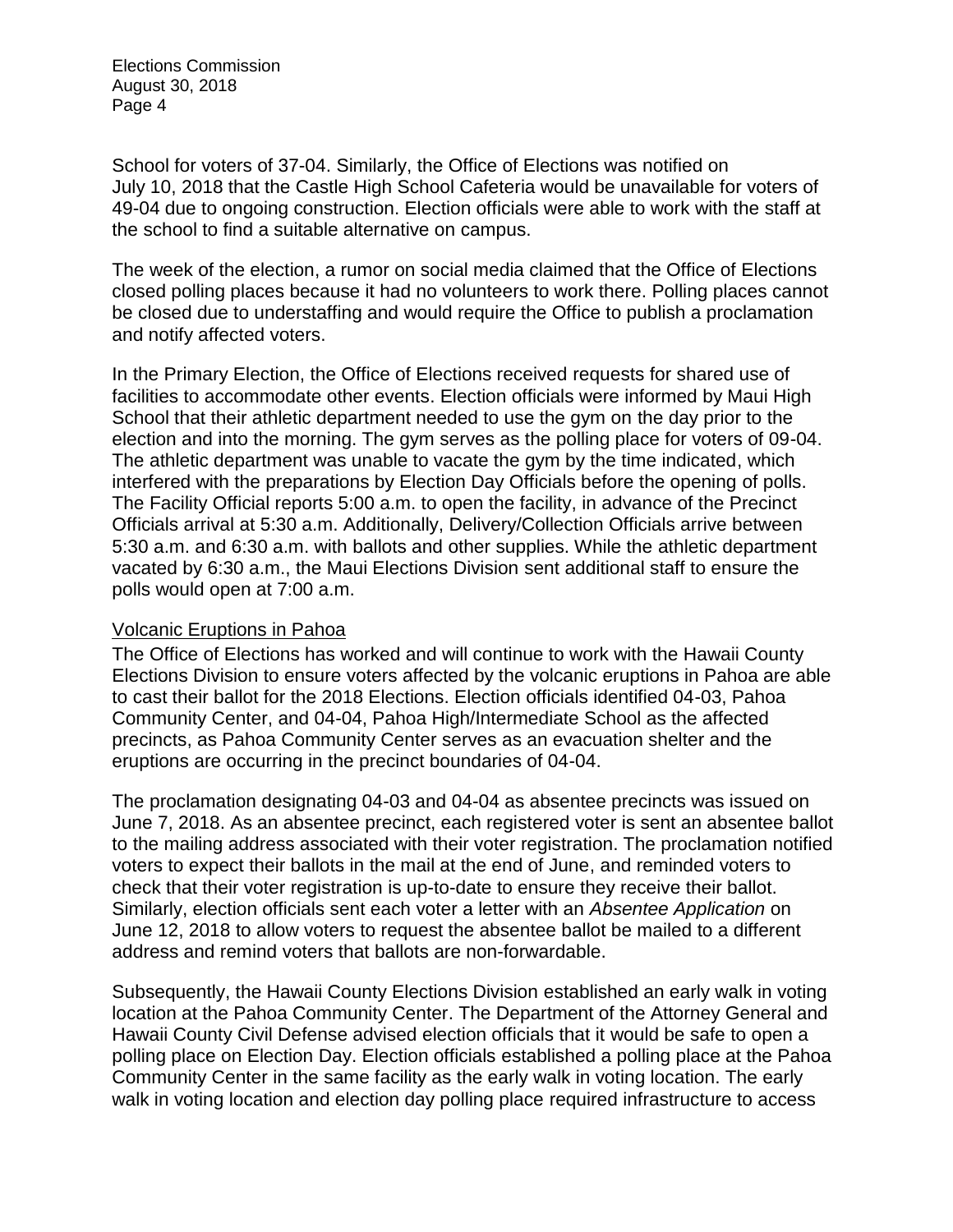the statewide voter registration system, to ensure that a voter's absentee mail ballot was not received and was canceled before allowing them to vote in person.

As the situation has stabilized in Pahoa, the Office of Elections and Hawaii County Elections Division will not be designating 04-03 and 04-04 absentee precincts for the 2018 General Election. Both polling places, Pahoa Community Center for voters of 04-03, and Pahoa High/Intermediate School for voters of 04-04 will be opened on Election Day.

# **Voters**

The 2018 Primary Election was the first time individuals could register and vote at their polling place on Election Day. The Clerks' Offices designated Precinct Officials to serve as Registration Clerks to assist with election day registration. At the polling place, an individual is asked to complete a Registration Affidavit Form and provide physical identification. A Precinct Official would then contact the control center to confirm the registrant is at the correct polling place based on their residence address.



#### Voter Registration and Turnout Comparison